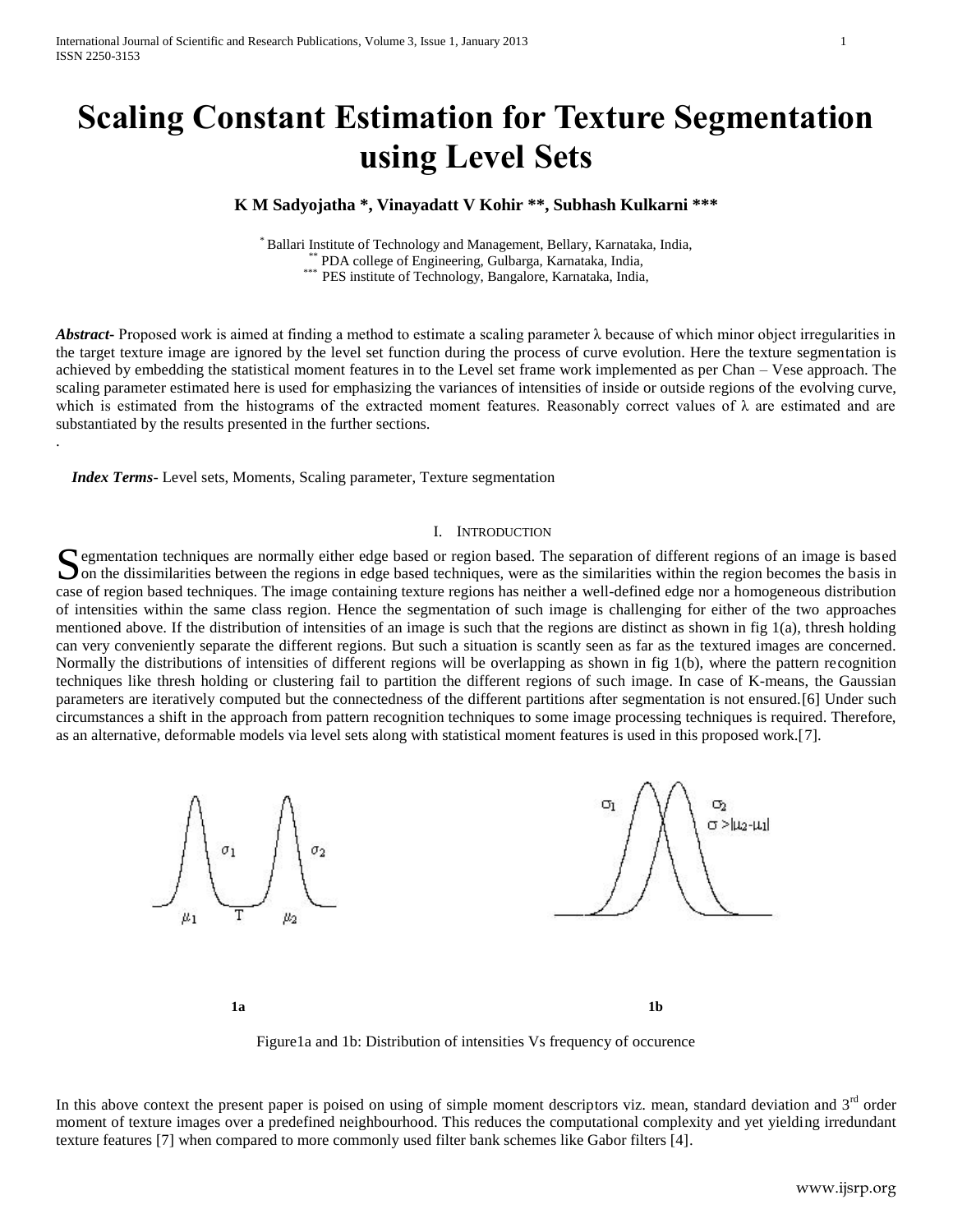International Journal of Scientific and Research Publications, Volume 3, Issue 1, January 2013 2 ISSN 2250-3153

The features thus selected present a favourable ambience for segmenting an image. The conventional segmentation tool works well when the between class scatter is higher than a threshold level forcing the segmentation result to be erroneous. One solution to the problem is to include spatial neighbourhood information along with the feature selected. The inevitable option is to use deformable model as a tool. Level set frame work is implemented as per Chan – Vese approach [5][11].

In the simplest case, assume that an image I defined on  $\Omega$  is composed of two regions separated by initialized model curve with homogeneous intensity values  $c_i$  and  $c_o$ . Given a curve C that corresponds to boundary descriptor of the image I, homogeneity – based functional is introduced as

$$
E(C) = \int_{insideC} |I - c_i|^2 d\Omega + \int_{outsideC} |I - c_o|^2 d\Omega
$$
\n(1)

where  $c_i$  and  $c_o$  are the average image intensities inside and outside of the model propagating curve C respectively. Assuming q to be the piece wise approximated model having intensity  $c_i$  inside C and  $c_o$  outside C, it is easy to observe that q can be represented as

$$
q = c_i H(\phi) + c_o (1 - H(\phi))
$$
\n<sup>(2)</sup>

where the Heaviside function  $H(\Phi)$  is defined as

$$
H(\phi) = \begin{cases} 1, \phi > 0 \\ 0, \phi \leq 0 \end{cases}
$$

#### II THE λ PARAMETER

With the functional in equation (1) the boundary between regions is defined by its extremum. To keep the curve functional continuously differentiable during evolution, regularizing terms based on the length and the area metrics of the curve are added.

$$
E(c_i, c_o, C) = \lambda_i \int_{insideC} |I - c_i|^2 d\Omega + \lambda_o \int_{outsideC} |I - c_o|^2 d\Omega + \mu \operatorname{length}(C) + \nu \operatorname{area}(C)
$$
 (3)

Translating the energy functional in equation (3) to a higher dimensional level set function, one obtains

$$
E(c_i, c_o, C) = \lambda_i \int_{\Omega} |I - c_i|^2 H(\phi) d\Omega + \lambda_o \int_{\Omega} |I - c_o|^2 (1 - H(\phi)) d\Omega + \mu \int_{\Omega} \delta(\phi) |\nabla \phi| d\Omega + \nu \int_{\Omega} H(\phi) d\Omega
$$
 (4)

This functional in equation (2) when subjected to minimization via Eulerian converts into motion PDE resulting into propagation of model curve.

μ, ν, λ<sub>i</sub>, λ<sub>o</sub> are positive scaling constants for the length, inside area, inside and outside variances respectively.[8]. The values of λi, and  $\lambda_0$  included in the proposed model decide the contribution of variances of inner and outer regions respectively to control the evolution of model curve.

In the present work the values of the  $\lambda i$ , and  $\lambda_0$  computed from the histograms of the feature images. As these parameters are used as scaling constants, they basically represent the variances of intensity distributions inside and outside of the evolving curve. Histograms of moment feature of an example texture combination are shown in figure (2).



Figure2: from left-original image with combination of two textures, histogram of mean ,varience and third moment of image.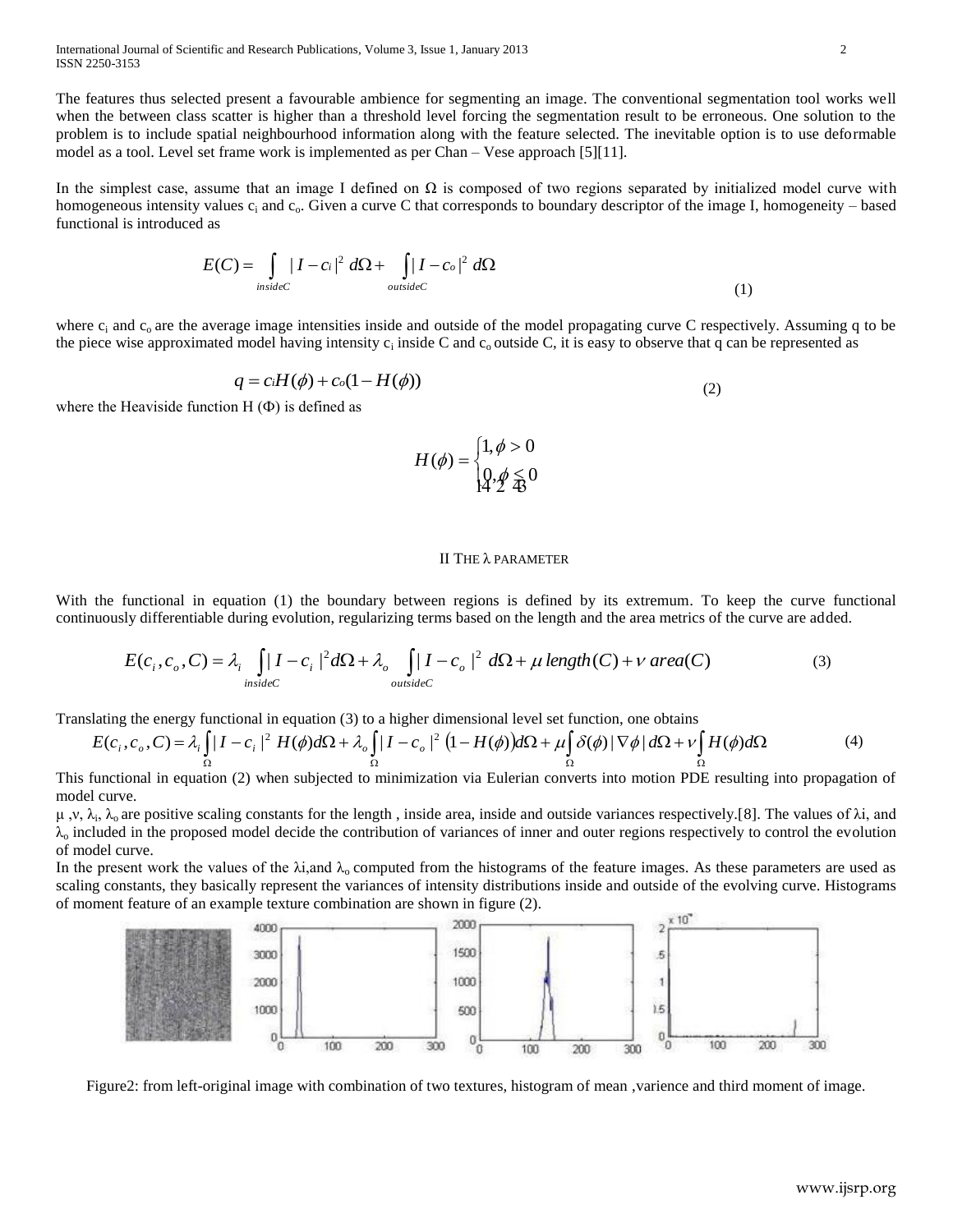It is difficult to identify the two texture regions distinctly from any of the histograms pertaining to mean or variance or the third moment as they are overlapping on one another. It can be read from the histograms that there are some dominant peaks and some of the peaks are comparatively small. These small peaks represent the object irregularities which are to be ignored by the evolving curve during the process of segmentation. One can logically decipher from the histograms that the width of the part of the histogram is the index of the variance within the respective region. i.e. more the width of the part of histogram pertaining to a region, more object irregularities within that region. Therefore higher the irregularities higher should be the tolerance so that the evolving curve shall not stop at the local minima. In a nut shell if some region is inside the evolving curve and the irregularities are more, a higher  $\lambda$ i than  $\lambda_0$ value should be selected and vice versa.

It is found possible to compute the ratio of  $\lambda_i$ , and  $\lambda_o$  based on the histograms of the feature sets. The histogram of the appropriate moment, which is used for segmentation is considered for estimation of  $\lambda_i$ , and  $\lambda_o$  values. First the positions of the peaks are to be found for estimating the width of one part. This can be simply done by finding the zero crossings and computing the distance between two zero crossings in the differentiated version of the histogram which is shown in figure (3).



Figure3: Histograms' peaks represented as zero crossings for mean, variance and third moment

The ratio of widths between the dominant positive peak and the next negetive peak to the width between the dominant negative peak and the nest positive peak is taken as the ratio of  $\lambda_i$ , and  $\lambda_o$ . The zero crossing positions of the above figure are presented below.

Zero crossings of positive peaks for the first histogram(mean): 120 127 130 134 141

Zero crossings of negative peaks for the first histogram(mean): 121 129 132 139

The ratio of  $\lambda_i$ , and  $\lambda_o$  from the above values can be computed as 5/9 which is 0.55 and if  $\lambda_1$  is taken as 0.1 and  $\lambda_o$  can be calculated as 0.2.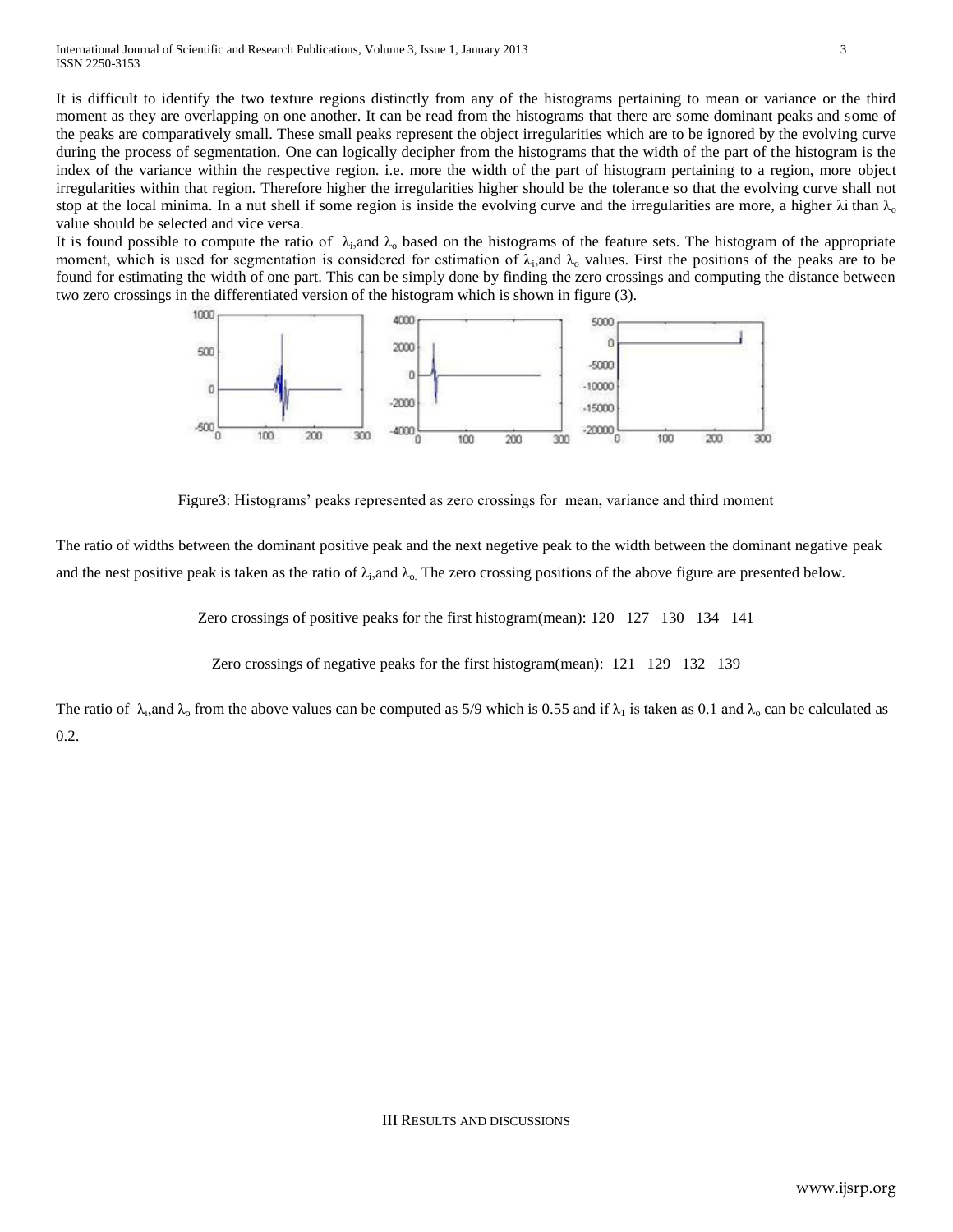The results are obtained using the motion PDE as mentioned above as in equation (5) and the  $\lambda$  values calculated as per the procedure explained in the previous section. Some of the results are presented below with the λ values used.





**c:**  $\lambda_i = 0.1$  and  $\lambda_o = 0.6$ 

Figure4(a),(b),(c):Top of each result- original image, histogram and bottom two images- segmented portions.

The results presented in (a) and (c) for combination of two texture images extracted from Brodatz data base and (c) is a natural image containing textured regions. Results are also shown with texture regions having holes within and also with irregular boundaries.

### IV .CONCLUSION

Intrinsic competence of the level set framework to segment the image in spite of overlapping features and computationally less intensive feature descriptors, when united result into efficient and robust segmentation framework which is evident from the results which are presented above. The main novelty of the work is finding a method for estimation of  $\lambda$  values helping the frame work to function totally unsupervised way and the unification of pattern recognition and image processing techniques as mentioned above. This proposed technique can be a better alternative to the computationally and time intensive conventional texture segmentation techniques such as Gabor filters or Wavelets [1][2][3][10].The present paper deals with segmentation of two layer textures. Further segmentation of multiple layer textures can be explored [9].